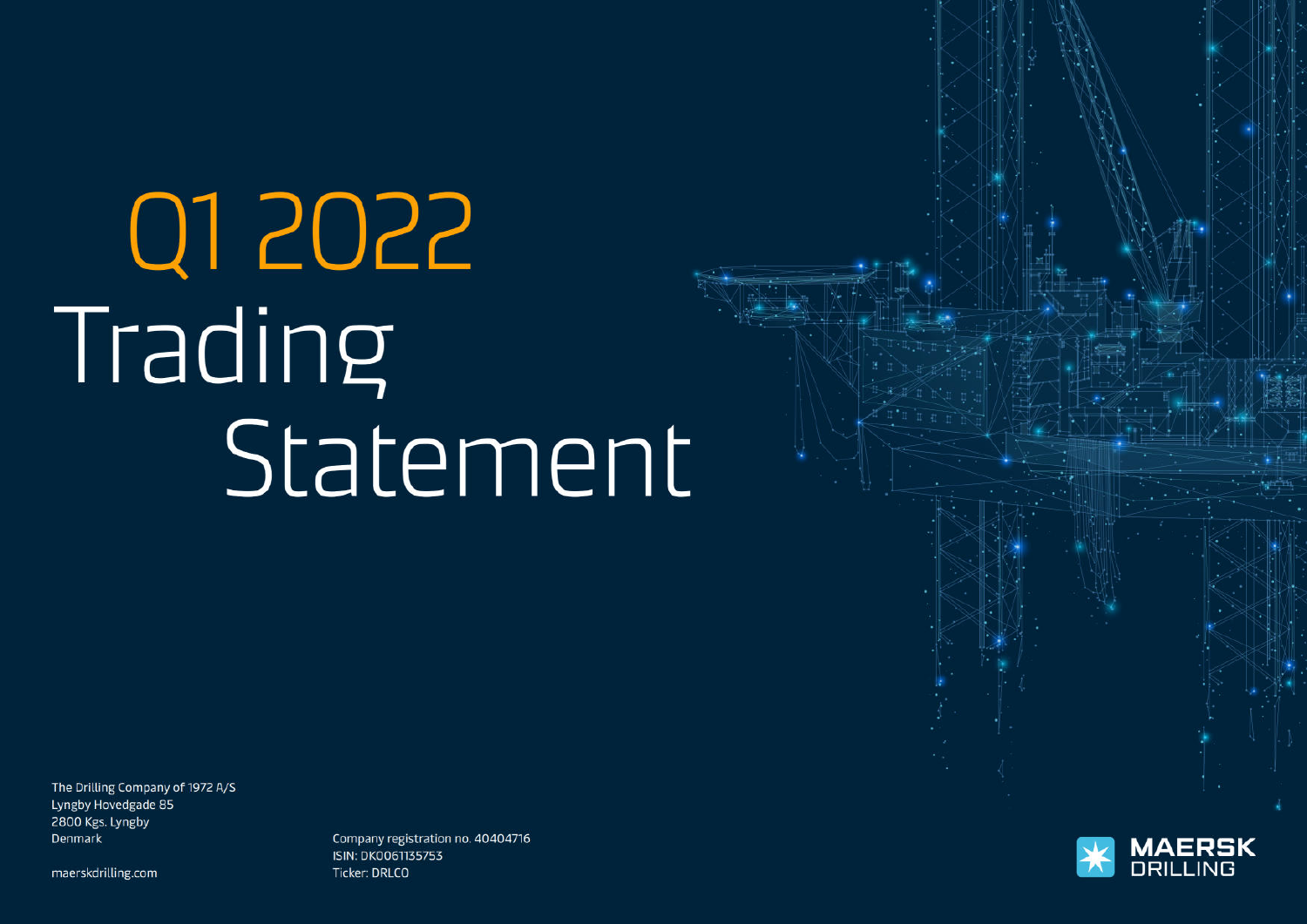### Table of contents

- 3 [Performance highlights for Q1 2022](#page-2-0)
- 4 [Guidance for 2022](#page-3-0)
- 5 [Q1 2022 performance](#page-4-0)
- 7 [Revenue backlog](#page-6-0)
- 8 [Market update](#page-7-0)

#### **Webcast**

In connection with the release of the Q1 2022 Trading Statement, Executive Management will host a conference call on Thursday 12 May at 10:00 a.m. CEST.

The conference call can be followed live via webcast here: [https://getvisualtv.net/stream/?maersk-drilling-q1-2022](https://getvisualtv.net/stream/?maersk-drilling-q1-2022-trading-statement) [trading-statement](https://getvisualtv.net/stream/?maersk-drilling-q1-2022-trading-statement) 

The presentation slides for the conference call will be available beforehand at [https://investor.maerskdrilling.com/financial](https://investor.maerskdrilling.com/financial-reports-presentations)[reports-presentations](https://investor.maerskdrilling.com/financial-reports-presentations)

For further information, please contact:

**Michael Harboe-Jørgensen** Head of Investor Relations Phone: +45 2328 5733 E-mail: [Michael.Harboe-Jorgensen@maerskdrilling.com](mailto:Michael.Harboe-Jorgensen%40maerskdrilling.com?subject=)

**Kristoffer Apollo** Head of Media Relations Phone: +45 2790 3102 E-mail: [Kristoffer.Apollo@maerskdrilling.com](mailto:Kristoffer.Apollo%40maerskdrilling.com?subject=)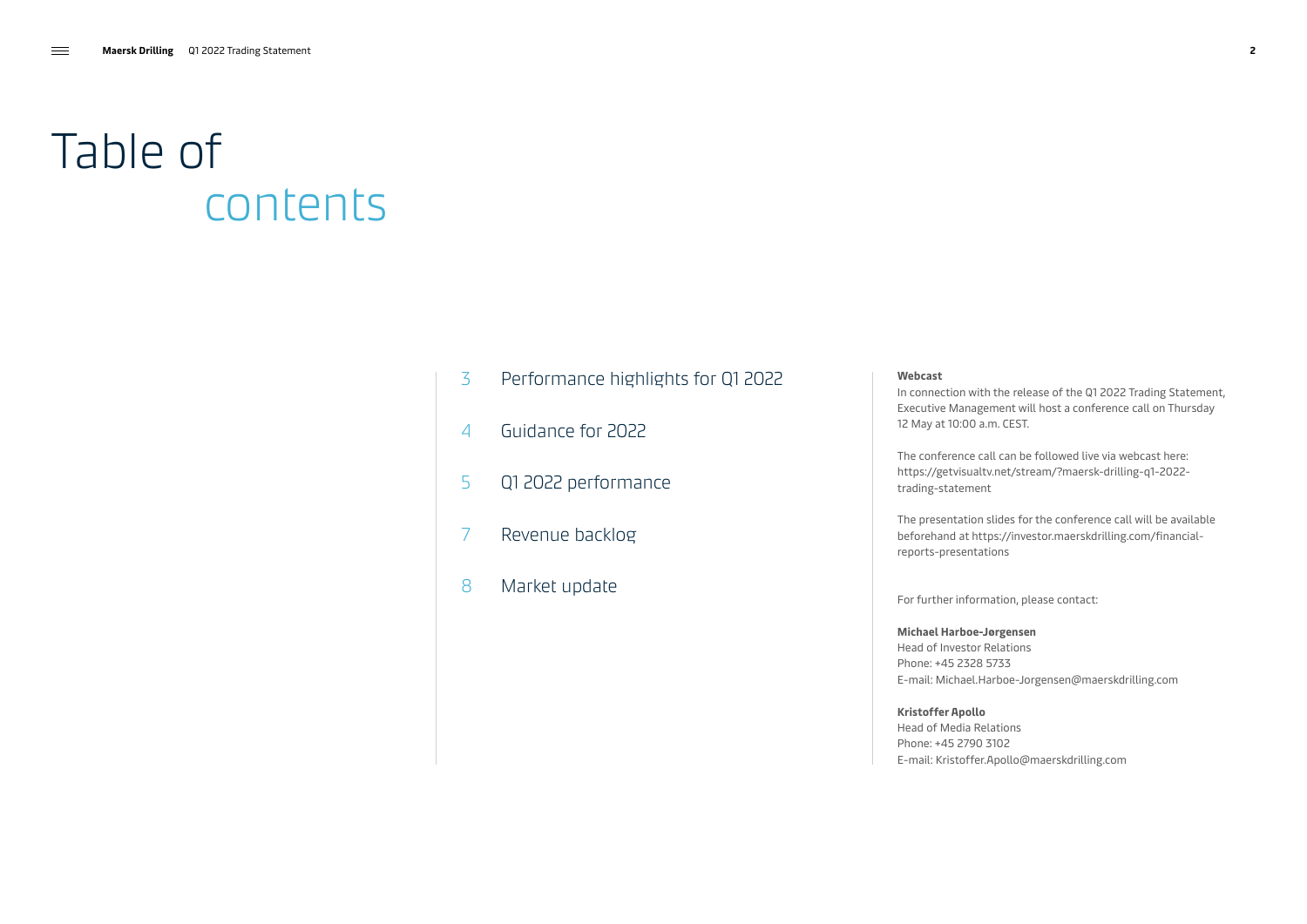### <span id="page-2-0"></span>Performance highlights for Q1 2022

*(Q4 2021 in brackets unless otherwise stated)* 

 $\left(5\right)$ 248m Revenue in USD million (USD 320m)

48 1,158

 $\equiv \overline{\phantom{aa}}$ 

Contracted days (1,376) resulting in a utilisation of 68% (78%)

 $(5)$ 214k Average day rate in USD (USD 233k)

 $\begin{pmatrix} 1 \\ 0 \\ 0 \end{pmatrix}$ 98.8% Financial uptime (96.9%)

357m Total value of secured contracts in USD (USD 1.1bn)

2.1bn Revenue backlog in USD as of 31 March 2022 (USD 1.9bn as of 31 December 2021)

III.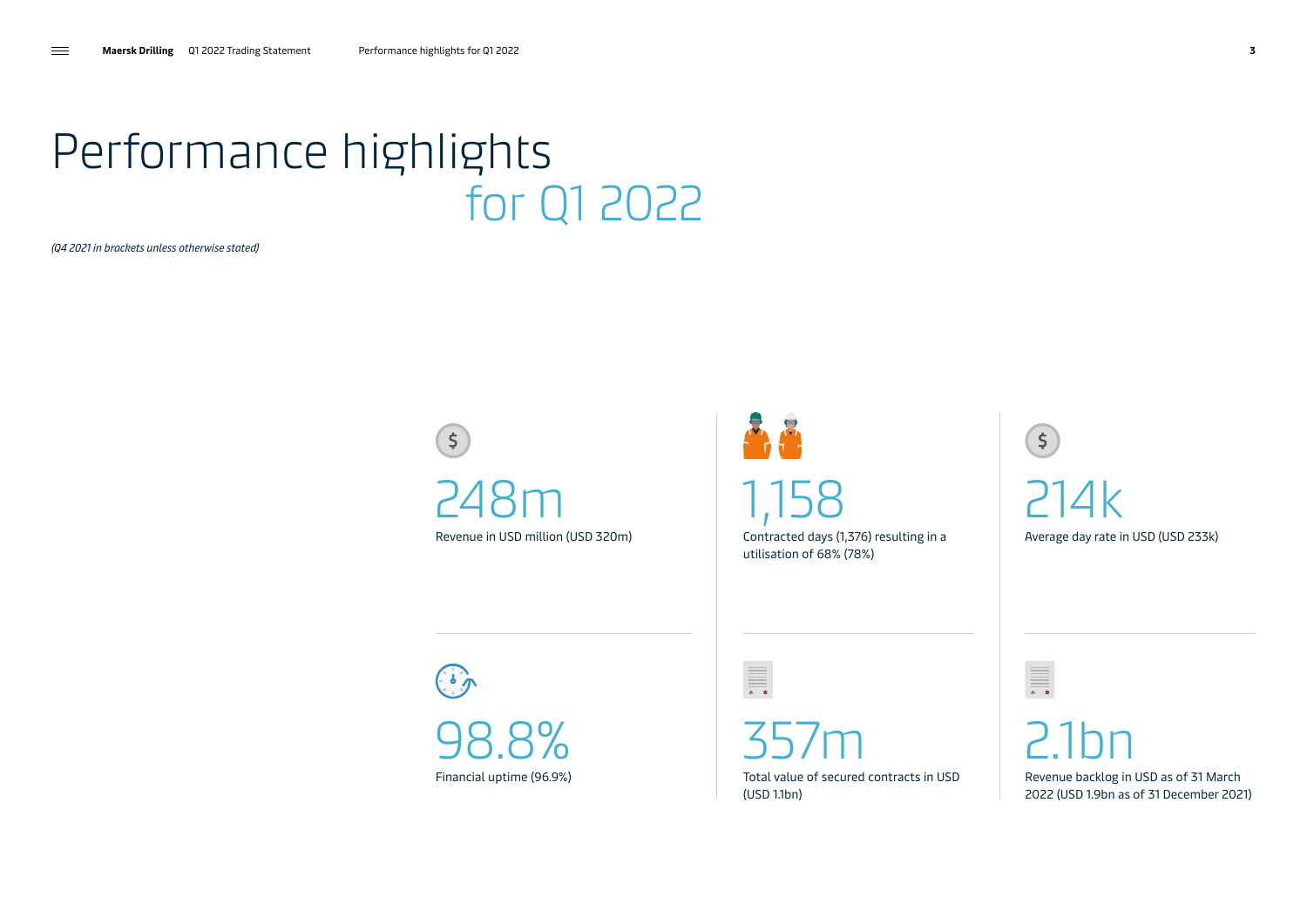### <span id="page-3-0"></span>Guidance for 2022

The full-year guidance for 2022 as published on 11 February 2022 is maintained:

- Profit before depreciation and amortisation, impairment losses/reversals and special items (EBITDA before special items) is expected to be in the range of USD 210–250m.
- Capital expenditures are expected to be in the range of USD 120–140m.

The guidance range reflects ordinary operational and performance uncertainties. Profitability guidance for 2022 is partly secured through the current contract backlog, and requires that additional contracts are secured within both the North Sea and International divisions.

*"I am very pleased with our commercial and operational performance during the first quarter. I am particularly proud of our safety performance where we are seeing continued improvements. We added USD 357m to our backlog which is now at its highest since 2019 and we maintained a very high level of financial uptime while successfully preparing multiple rigs for contracts. A full market recovery is evident in the floater segment in particular, and Maersk Drilling remains strongly positioned with our continued strategic progress."*

**Jørn Madsen CEO**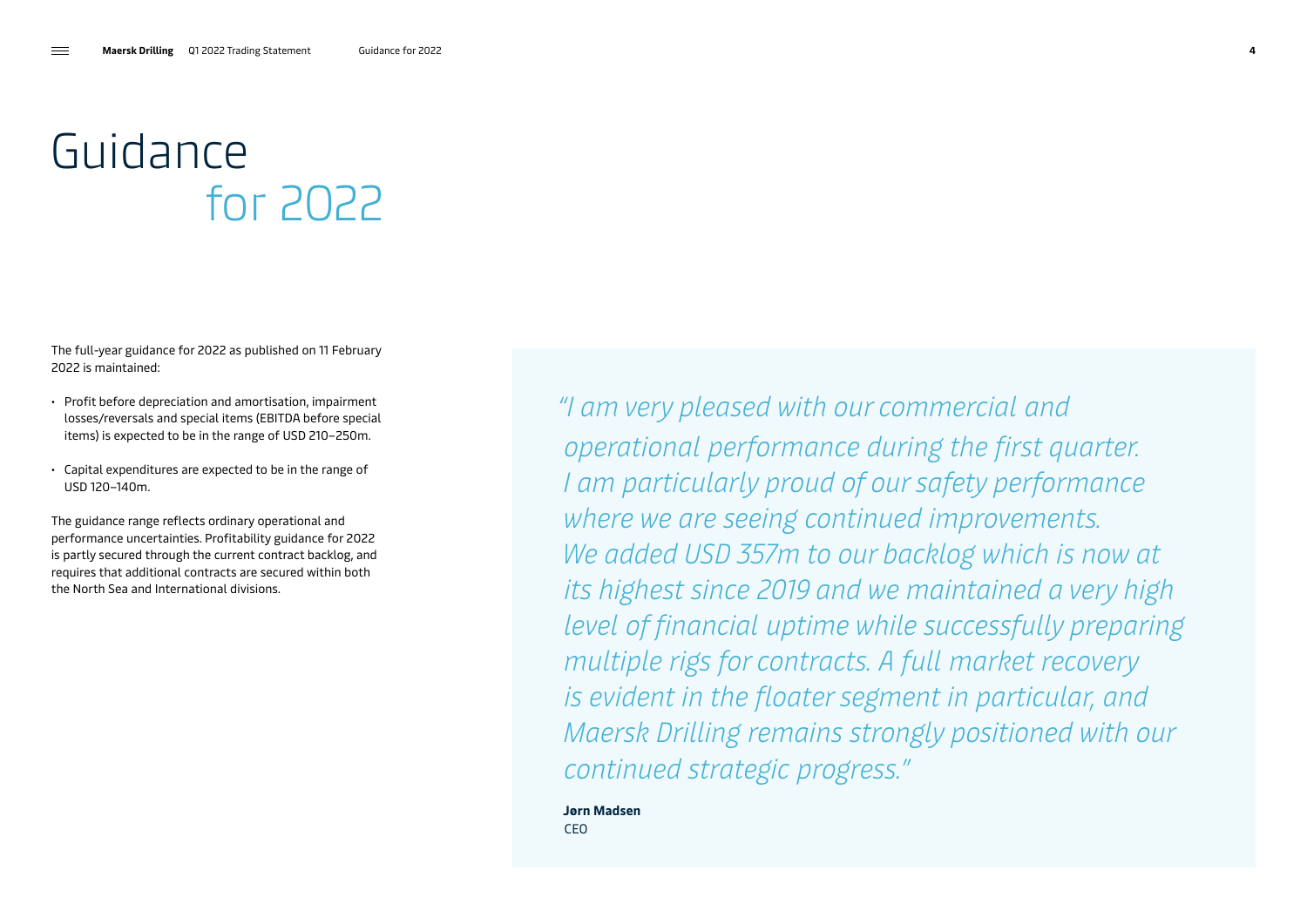<span id="page-4-0"></span>

### Q1 2022 Performance

*Unless otherwise stated, comments in this section refer to Q1 2022 performance (Q4 2021 in brackets)*

#### **Revenue development**

Revenue for Q1 2022 of USD 248m (USD 320m) was 23 percent lower compared to Q4 2021 due to a decline in utilisation and a lower average dayrate as six rigs were preparing to start new contracts during the quarter. This was partially offset by a strong operational performance which resulted in higher fleet-wide financial uptime compared to the previous quarter.

#### **Business driver development**

Contracted days of 1,158 (1,376) decreased quarter-over-quarter, as multiple rigs rolled off contracts during the quarter and were preparing for new contracts.

Utilisation of 68% (78%) for Q1 2022 was lower sequentially largely due to the Mærsk Developer, which spent the first quarter idle after completing its previous contract in November 2021 and the Maersk Integrator which spent the majority of the quarter preparing for a new contract that commenced in March 2022.

The average day rate of USD 214K (USD 233K) in Q1 2022 was lower compared to Q4 2021 due to mainly Maersk Viking and Maersk Voyager being on lower dayrates versus Q4 2021.

Financial uptime remained high at 98.8% (96.9%) reflecting a continued strong operational performance by the active fleet throughout the quarter.

#### North Sea jack-ups

#### **Revenue development**

Revenue in the North Sea segment of USD 119m for Q1 2022 (USD 159m) decreased 25 percent due to lower utilisation compared to the previous quarter. Quarter-over-quarter revenue was negatively impacted by Maersk Integrator, Maersk Resolve, and Maersk Reacher, all of which successfully completed previous contracts in November 2021, January 2022 and March 2022, respectively.

All three rigs spent parts of the first quarter preparing for new contracts that have either commenced in the first quarter or will commence during the second quarter. Furthermore, revenue was lower due to the Maersk Highlander, which successfully completed its previous campaign in November 2021 and spent the first quarter warmstacked.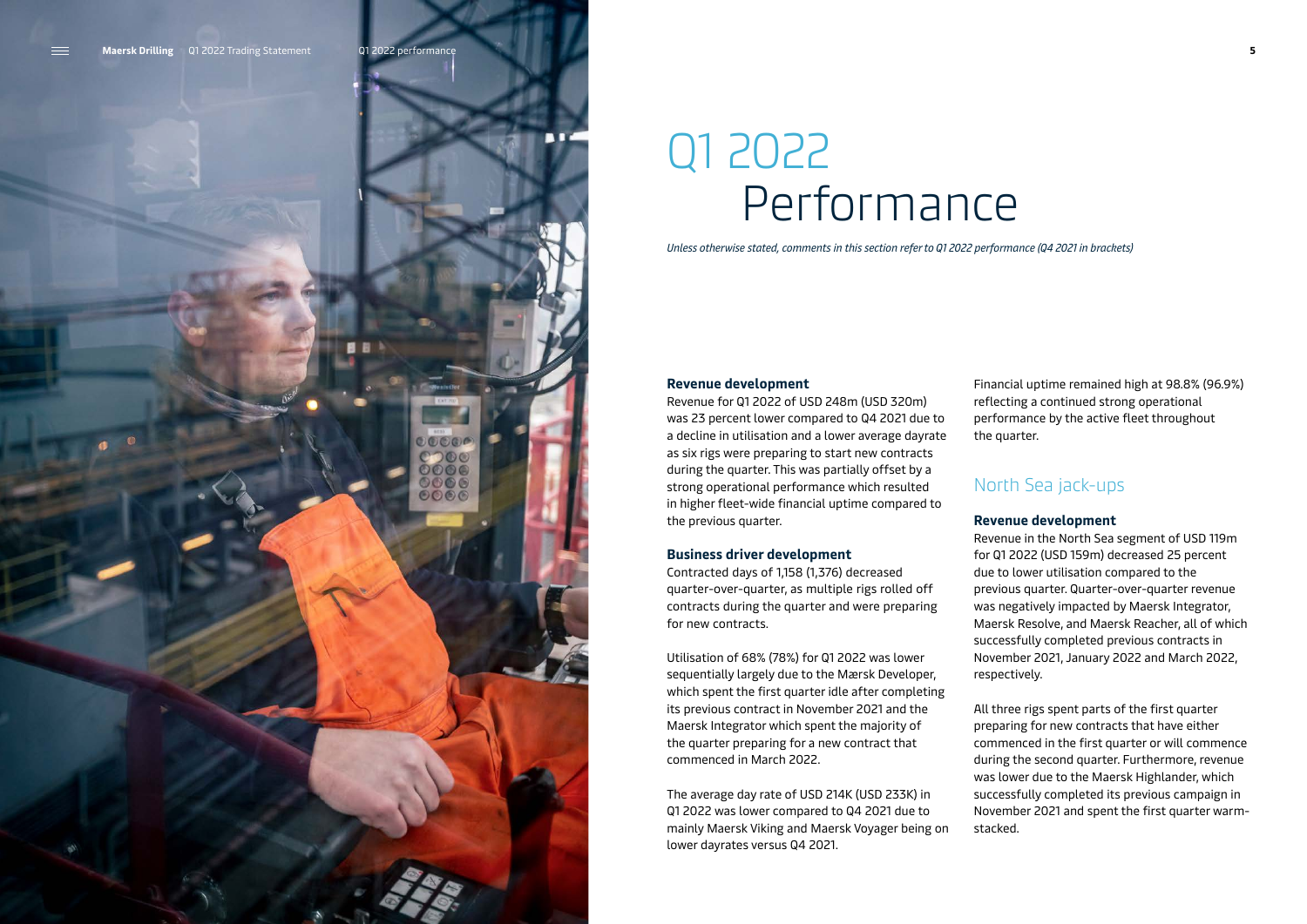#### **Business driver development**

Contracted days of 528 (666) decreased quarterover-quarter due to multiple rigs rolling off contracts and preparing for new contracts in the first quarter.

Utilisation of 59% (70%) decreased as Maersk Integrator completed its previous contract in November 2021 and spent the majority of the first quarter ramping up for contract commencement. Utilisation was also negatively impacted by Maersk Resolve and Maersk Reacher, both of which experienced higher idle time quarter-over-quarter, and by Maersk Highlander, which successfully completed its previous contract in November 2021 and spent the first quarter warm stacked.

An average day rate of USD 225K (USD 240K) in Q1 2022 was lower due to a high dayrate on Mærsk Inspirer in October 2021 before the divestment and due to a lower dayrate on Maersk Integrator in March 2022 compared to Q4 2021.

Financial uptime remained high at 99.8% (99.9%) in Q1 2022.

### International floaters

#### **Revenue development**

Revenue in the International floater segment of USD 121m for Q1 2022 (USD 154m) decreased 21 percent compared to Q4 2021 primarily due to Mærsk Developer, which finished its previous contract in December 2021 and spent the first quarter preparing for contract commencement in Q2 2022.

#### **Business driver development**

Contracted days of 540 (618) and utilisation of 75% (84%) decreased sequentially due to the Mærsk Developer idle time in Q1 2022 while preparing for contract commencement in Q2 2022.

An average day rate of USD 225K (USD 248K) in Q1 2022 was lower due to Maersk Viking operating with a lower dayrate on its current contract in Malaysia compared to Q4 2021 and Maersk Voyager being on a stacking cost compensation rate during March 2022 compared to a full operating rate during Q4 2021.

A strong operational performance across the International division with financial uptime improving to 97.8% (93.8%) in Q1 2022.



#### Quarterly revenue and business drivers per segment

| <b>USD Million</b>      | North Sea | International | Total <sup>1</sup> |
|-------------------------|-----------|---------------|--------------------|
| Q1 2022                 |           |               |                    |
| Revenue                 | 119       | 121           | 248                |
| Contracted days         | 528       | 540           | 1,158              |
| Available days          | 900       | 720           | 1,710              |
| <b>Utilisation</b>      | 59%       | 75%           | 68%                |
| Average day rate (USDk) | 225       | 225           | 214                |
| Financial uptime        | 99.8%     | 97.8%         | 98.8%              |
| Revenue backlog         | 1,230     | 850           | 2,102              |
|                         |           |               |                    |
| Q4 2021                 |           |               |                    |
| Revenue                 | 159       | 154           | 320                |
| Contracted days         | 666       | 618           | 1,376              |
| Available days          | 947       | 736           | 1,775              |
| <b>Utilisation</b>      | 70%       | 84%           | 78%                |
| Average day rate (USDk) | 240       | 248           | 233                |
| Financial uptime        | 99.9%     | 93.8%         | 96.9%              |
| Revenue backlog         | 1,191     | 675           | 1,896              |

1 In addition to the North Sea jack-ups and International floaters, the totals for Maersk Drilling include the benign jack-up rig Maersk Convincer. This rig is not included in either segment and it is not reported separately due to its limited materiality.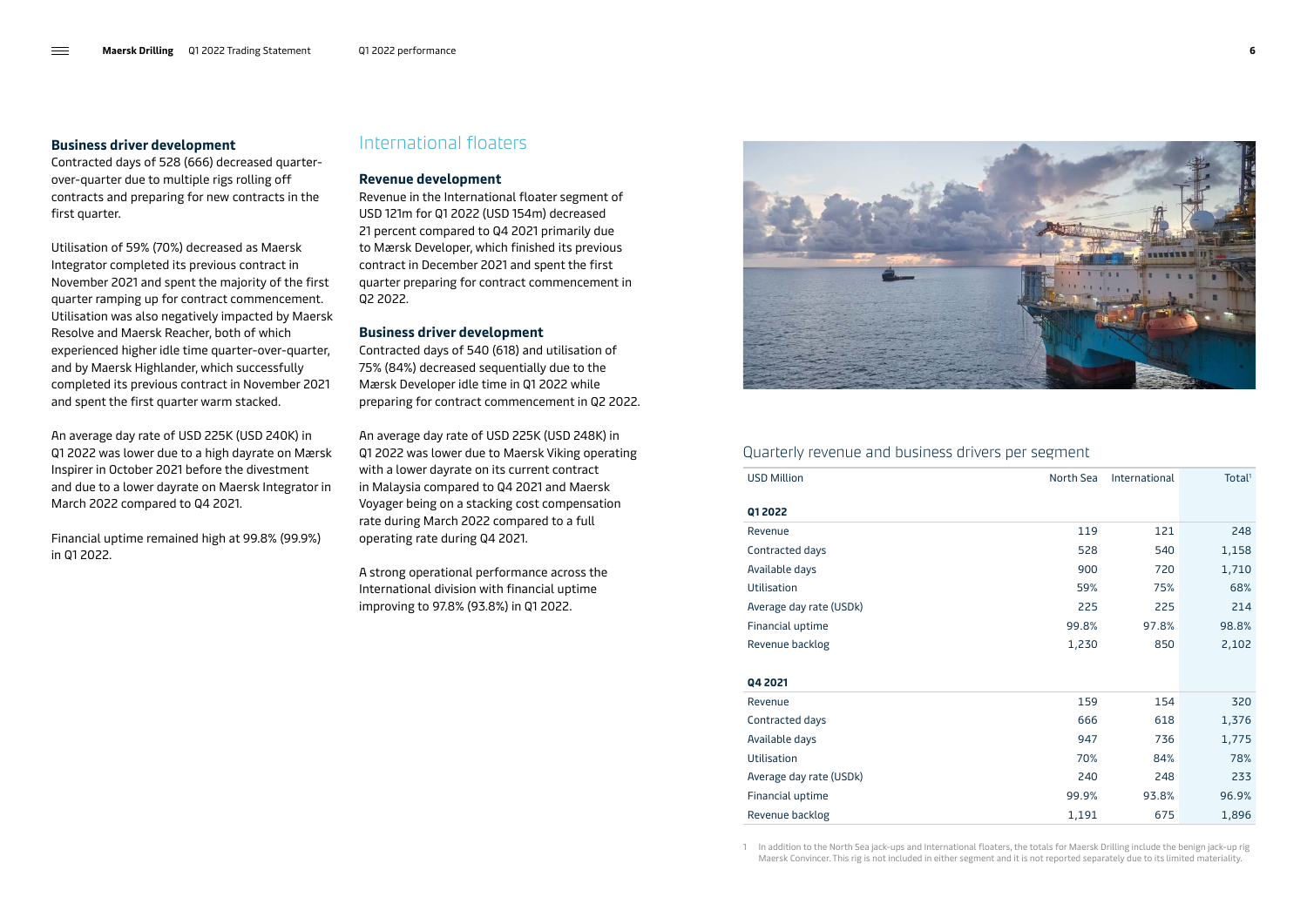### <span id="page-6-0"></span>Revenue backlog

As of 31 March 2022, the revenue backlog amounted to USD 2.1bn (31 December 2021: USD 1.9bn). During Q1 2022, a total of USD 357m was added to the revenue backlog from eight new contracts and contract extensions.

As of 31 March 2022, forward contract coverage for the remainder of 2022 was 68%, split 58% for the North Sea jack-up segment and 76% for the International floater segment. The average contractual backlog day rates for the remainder of 2022 were USD 130K for the North Sea jack-up segment and USD 240K for the International floater segment.

Subsequent to 31 March 2022, Maersk Drilling announced that it has entered into an agreement to divest Maersk Convincer to ADES for USD 42.5m in an all-cash transaction. This transaction is in line with Maersk Drilling's strategic priority of

maintaining a jack-up fleet of modern, high-end assets with a concentration on activities in the North Sea.

The transaction is subject to customary closing conditions and the rig is expected to be transferred to ADES following the completion of its current drilling campaign in the second half of 2022. The transaction does not change Maersk Drilling's guidance for 2022.

Subsequent to 31 March 2022, Maersk Drilling was awarded five additional contracts and contract extensions bringing total year-to-date revenue backlog additions to more than USD 450m.

Detailed contract information for the rig fleet is provided in the fleet status report dated 12 May 2022, which is available at Maersk Drilling's investor relations page<https://investor.maerskdrilling.com>.

#### Development of revenue backlog in Q1 2022



#### $\blacksquare$  North Sea jack-ups  $\blacksquare$  International floaters  $\blacksquare$  Other Revenue backlog USDm  $\Omega$ 200 400 600 800 207 400 230 241 208 183 629 2022 ROY 2023 2024 2025 2026+ 22 471 391 200 227 384 27



#### Forward contract coverage

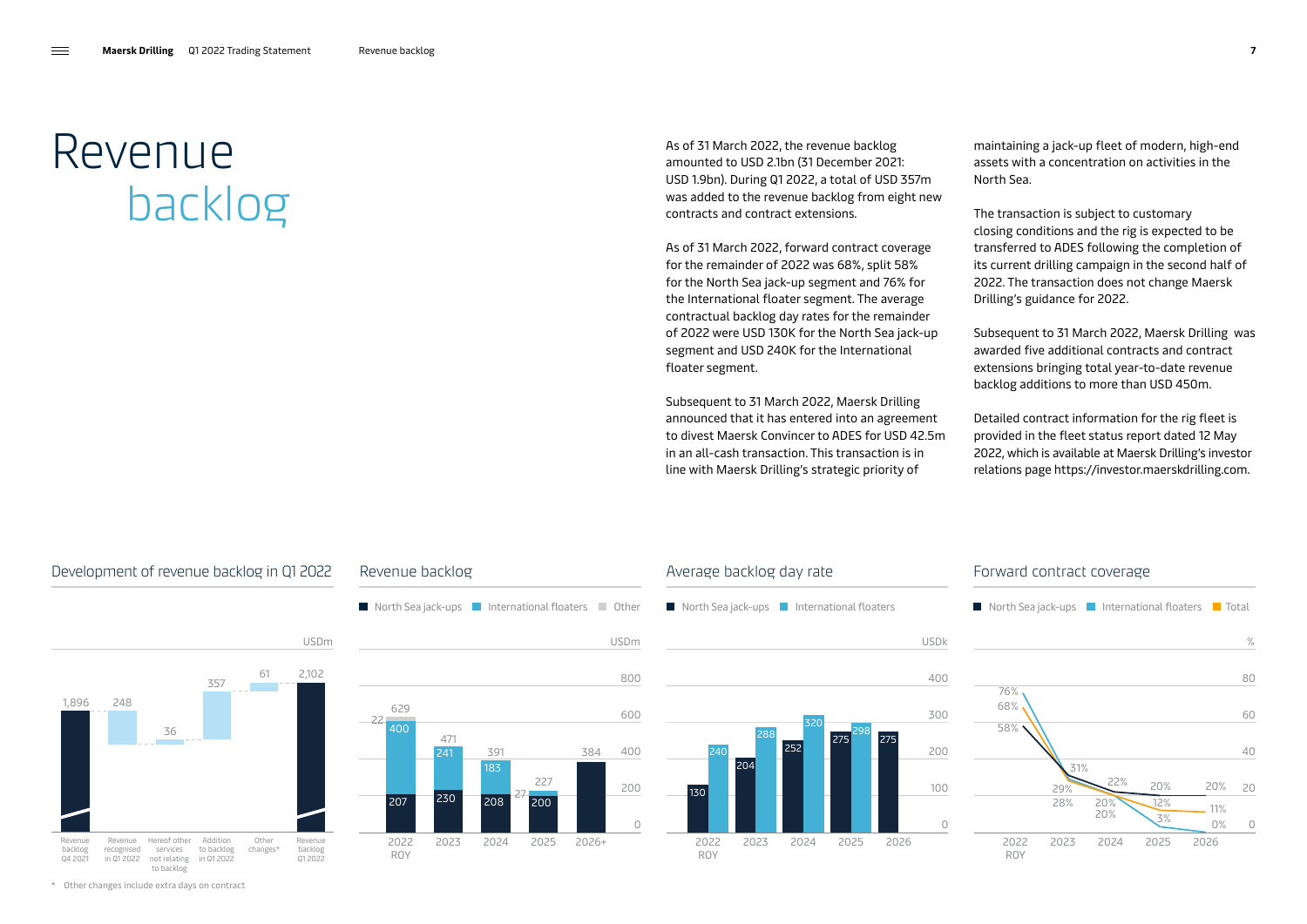## <span id="page-7-0"></span>Market update

*(Q4 2021 in brackets unless otherwise stated)* 

In the first quarter of 2022, utilisation decreased as demand was lower compared to the previous quarter, while the number of marketed units remained unchanged across both segments. Despite the sequential decrease in utilisation, broader positive developments continued across both key markets, especially for global floaters, where forward contract coverage has now reached the highest level since 2015.

The North Sea jack-up market saw a slight decrease in activity with average demand declining to 28 units (29 units), while the average marketed supply remained unchanged at 37 units (37 units), driving a decrease in average marketed utilisation to 76% (78%). At the end of Q1 2022, the one-year forward contract coverage for North Sea jack-ups remained unchanged at 39% (39%).

In the Norwegian sub-segment, there continues to be limited tender opportunities with commencement in 2022. This is due to a forecasted oversupply of jack-ups in Norway in 2022 relative to demand. While demand is likely to be subdued in 2022, it is expected to normalize in 2023 given the significant pipeline of economically viable subsea development projects in shallow waters. Maersk Drilling remains confident in the long-term prospects for the Norwegian jack-up market, as evidenced by the agreement to renew its five-year framework agreement with AkerBP for two Norwegian jack-ups with commencement at the end of 2022.

The activity in the global floater market decreased with average demand declining to 103 units (113 units), while the average marketed supply remained unchanged at 167 units (167 units), resulting in a decrease in marketed utilisation to 62% (68%). After the end of the first quarter of 2022, demand has since improved to 110 units and marketed

utilisation has correspondingly returned to 68%. At the end of Q1 2022, the one-year forward contract coverage for the global floater market improved to 48% (47%), the highest it has been since August 2015.

Since the third quarter of 2020, excess capacity that was constraining the pace of recovery in the global floater market has been significantly reduced due to a combination of increased demand and significant rationalisations on the supply side. The average marketed oversupply of rigs has decreased to 25 rigs (Q3 2020: 51 rigs), with the demand for modern, high specification drillships improving significantly. Utilisation for 7th generation drillships is now approaching full capacity, driven by tight markets in the U.S. Gulf of Mexico, Brazil, West Africa, and South East Asia. Supported by the recovery in oil and gas prices and bilateral customer dialogues, Maersk Drilling expects demand to further build in 2022 and beyond.

#### North Sea jack-up supply/demand and utilisation



#### Floater supply/demand and utilisation





1 'Total demand' counts days actually on contract and does not include any future commitments. Source: Petrodata by S&P Global

2 Marketed utilisation is calculated using marketed supply, defined as rigs which are actively offered for work in the near team.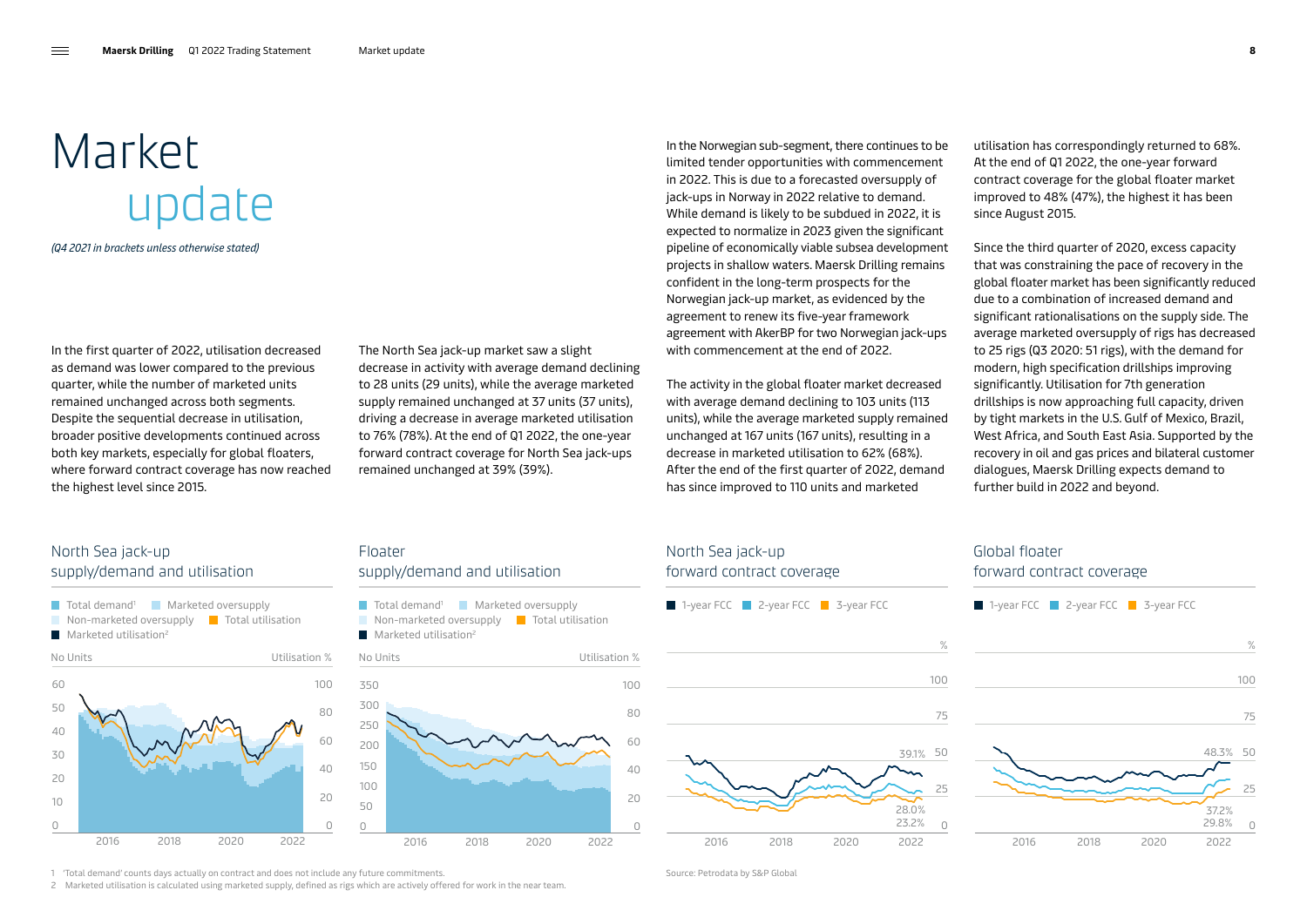### Important notice

#### **Forward-looking statements**

This announcement contains certain forwardlooking statements (being all statements that are not entirely based on historical facts including, but not limited to, statements as to the expectations, beliefs and future business, contract terms, including commencement dates, contract durations and day rates, rig availability, financial performance and prospects of The Drilling Company of 1972 A/S and its subsidiaries and affiliated companies). These forward-looking statements are based on our current expectations and are subject to certain risks, assumptions, trends and uncertainties that could cause actual results to differ materially from those indicated by the forward-looking statements due to external factors, including, but not limited to, oil and gas prices and the impact of the economic climate; changes in the offshore drilling market, including fluctuations in supply and demand; variable levels of drilling activity and expenditures in the energy industry; changes in day rates; ability to secure future contracts; cancellation, early termination or renegotiation by our customers of drilling contracts; customer credit and risk of customer bankruptcy; risks associated with fixed cost drilling operations; unplanned downtime; cost overruns or delays in transportation of drilling units; cost overruns or delays in maintenance, repairs, or other rig projects; operating hazards and equipment failure; risk of collision and

damage; casualty losses and limitations on insurance coverage; weather conditions in the Company's operating areas; increasing costs of compliance with regulations; changes in tax laws and interpretations by taxing authorities, hostilities, terrorism, and piracy; impairments; cyber incidents; the outcomes of disputes, including tax disputes and legal proceeding; and other risks disclosed in Maersk Drilling's Annual Reports and company announcements. Each forward-looking statement speaks only as of the date hereof, and the Company expressly disclaims any obligation to update or revise any forwardlooking statements, except as required by law.

#### **Third-party data and information**

The Petrodata reports, data and information referenced herein (the "Petrodata Materials") are the copyrighted property of S&P Global and its subsidiaries and represent data, research, opinions or viewpoints published by S&P Global, and are not representations of fact. The Petrodata Materials speak as of the original publication date thereof and not as of the date of this document. The information and opinions expressed in the Petrodata Materials are subject to change without notice and S&P Global has no duty or responsibility to update the Petrodata Materials. Moreover, while the Petrodata Materials reproduced herein are from sources considered reliable, the accuracy and completeness thereof are not warranted, nor are the opinions and analyses which are based upon it. Petrodata is a trademark of S&P Global. Other trademarks appearing in the Petrodata Materials are the property of S&P Global or their respective owners.